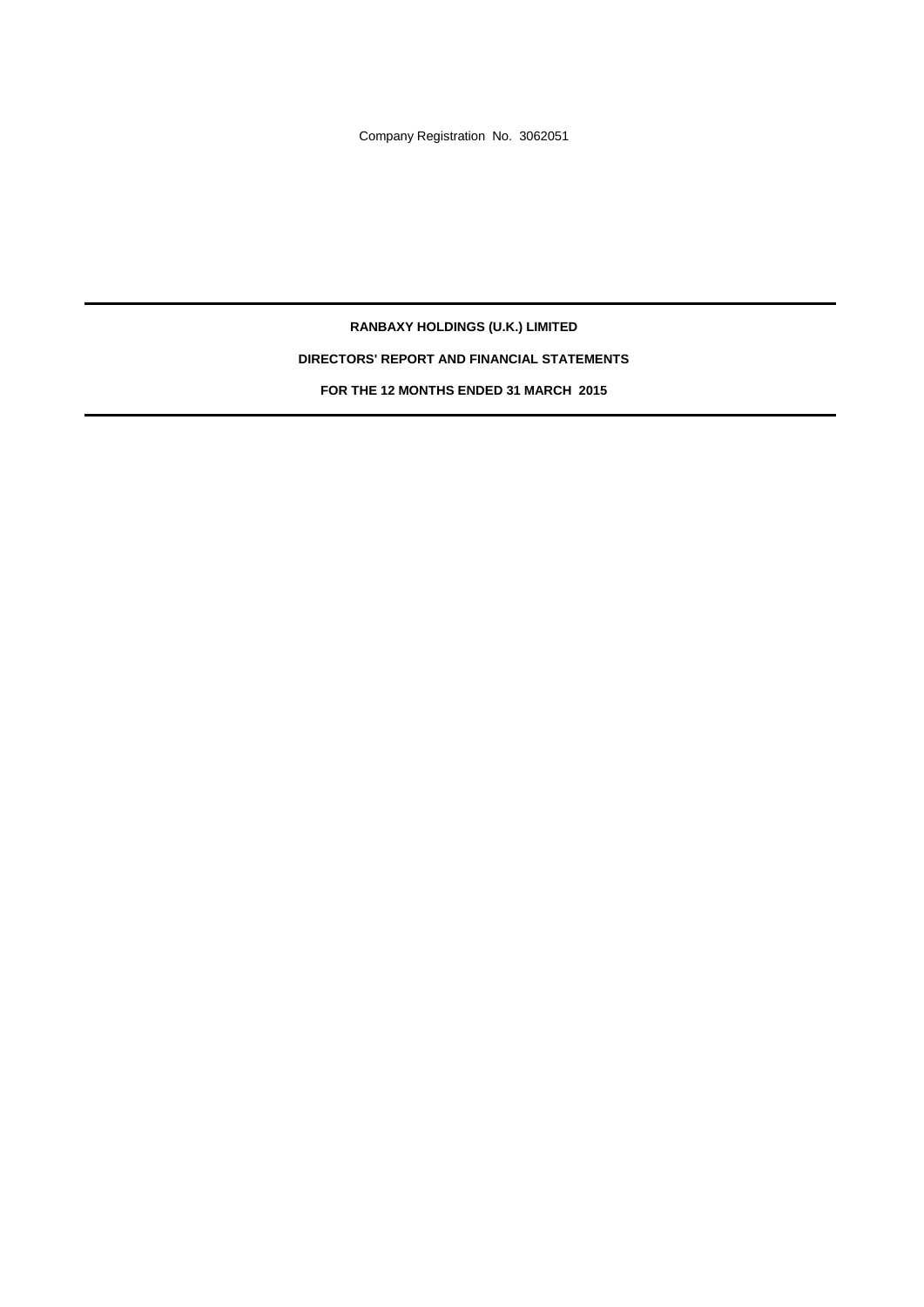# **CONTENTS**

|                         | Page(s) |
|-------------------------|---------|
| Company Information     | 2       |
| Directors' Report       | $3 - 4$ |
| <b>Auditors' Report</b> | 5       |
| Profit & Loss Account   | 6       |
| <b>Balance Sheet</b>    | 7       |
| Notes to the Accounts   | 8 - 12  |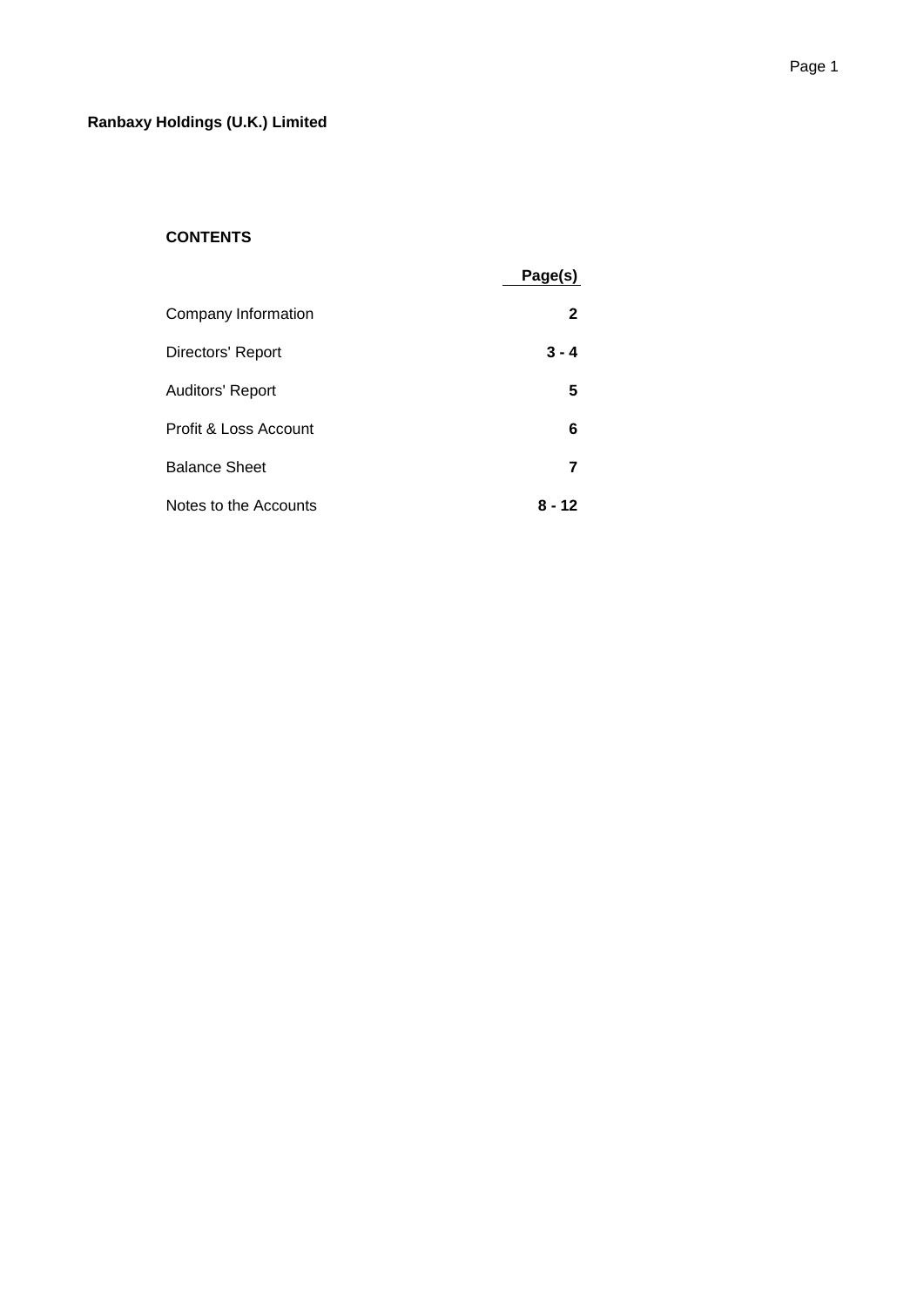# **Ranbaxy Holdings (U.K.) Limited**

**COMPANY INFORMATION**

**DIRECTORS**

Mr M Singh Mr N Sharma

**REGISTERED OFFICE** Building 4, Chiswick Park 566 Chiswick High Road London W4 5YE

**AUDITORS** KPMG LLP 15 Canada Square London E14 5GL

**COMPANY NUMBER** 3062051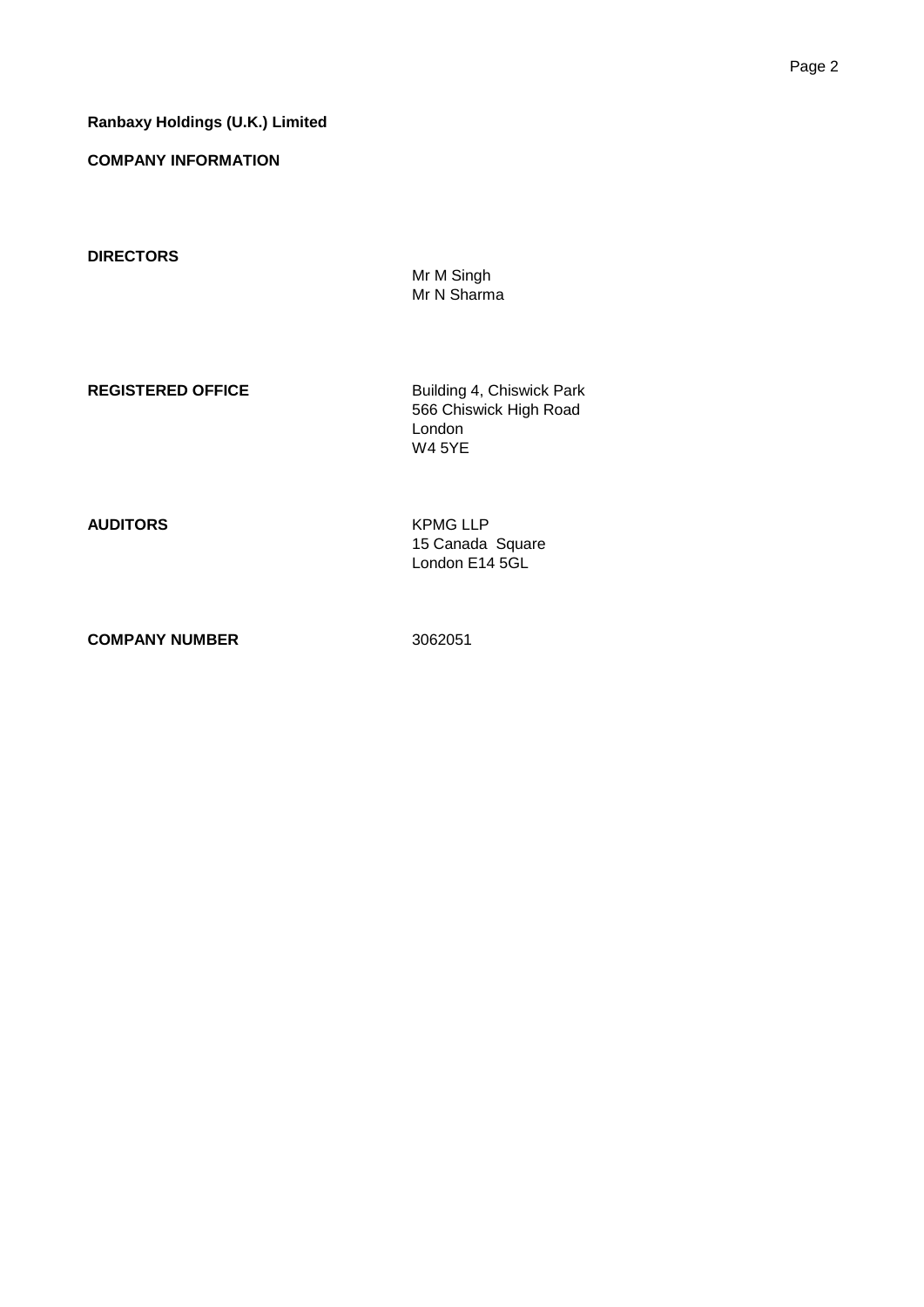**Ranbaxy Holdings (U.K.) Limited** Company No: 3062051 **DIRECTORS' REPORT**

The directors submit their report and the audited accounts for the 12 months ended 31 March 2015.

## **1. PRINCIPAL ACTIVITY**

The company is a holding company.

### **2. RESULTS AND DIVIDENDS**

The results of the company for the period under review are as stated on Page 6 of the accounts.

The directors do not recommend the payment of a dividend. The profit for the financial year of £ 1,674 (for 15 months ended 2014: £ 13,243 ) will be transferred to reserves.

# **3. REVIEW OF BUSINESS AND FUTURE DEVELOPMENT**

The company is a holding company.

### **4. PRINCIPAL RISKS AND UNCERTAINTIES**

The principal risk facing the company is that the value of its investments in subsidiary undertakings falls below their carrying value.

# **5. DIRECTORS AND DIRECTORS' INTERESTS**

The present directors of the company are set out on Page 2.

The directors who held office during the year are as follows:

Mr M Singh Mr N Sharma

None of the directors held or had any interest in the shares of the company during the year under review.

None of the directors who held office during the year held any shares in Ranbaxy (Netherlands) BV., the holding company.

# **6. AUDITORS**

Pursuant to Section 487 of the Companies Act 2006, the auditors will be deemed to be reappointed and KPMG LLP will therefore continue in office.

# **7. DISCLOSURE OF INFORMATION TO AUDITORS**

The directors who held office at the date of approval of this directors' report confirm that, so far as they are each aware, there is no relevant audit information of which the Company's auditors are unaware;and each director has taken all the steps that he ought to have taken as a director to make himself aware of any relevant audit information and to establish that the Company's auditors are aware of that information.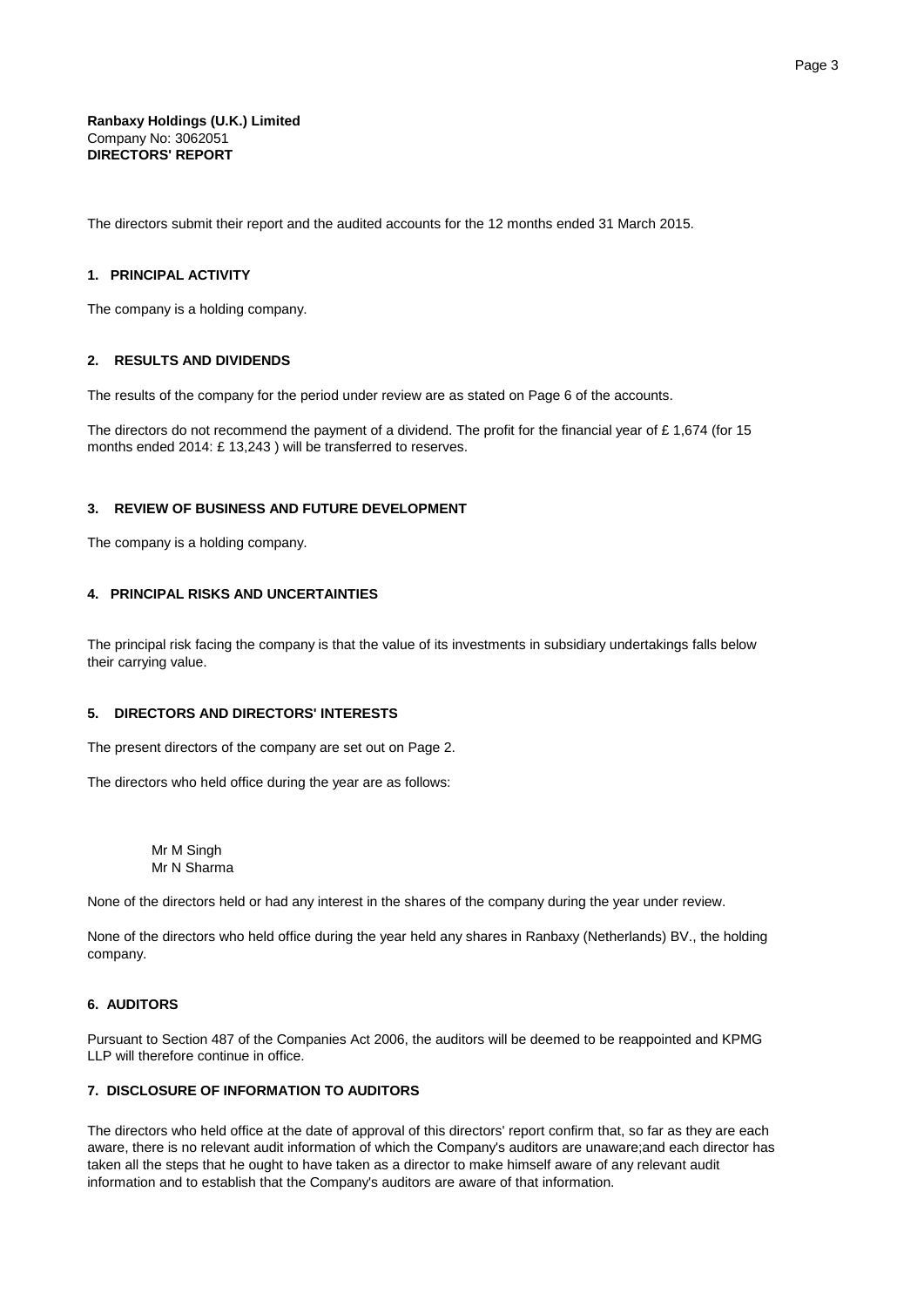# **STATEMENT OF DIRECTORS' RESPONSIBILITIES IN RESPECT OF THE DIRECTORS' REPORT AND THE FINANCIAL STATEMENTS**

The directors are responsible for preparing the Directors' Report and the financial statements in accordance with applicable law and regulations.

Company law requires the directors to prepare financial statements for each financial year. Under that law they have elected to prepare the financial statements in accordance with UK Accounting Standards and applicable law (UK Generally Accepted Accounting Practice).

Under company law the directors must not approve the financial statements unless they are satisfied that they give a true and fair view of the state of affairs of the company and of the profit or loss of the company for that period. In preparing these financial statements, the directors are required to:

• select suitable accounting policies and then apply them consistently;

• make judgments and estimates that are reasonable and prudent; and

• prepare the financial statements on the going concern basis unless it is inappropriate to presume that the company will continue in business.

The directors are responsible for keeping adequate accounting records that are sufficient to show and explain the company's transactions and disclose with reasonable accuracy at any time the financial position of the company and enable them to ensure that the financial statements comply with the Companies Act 2006. They have general responsibility for taking such steps as are reasonably open to them to safeguard the assets of the company and to prevent and detect fraud and other irregularities.

Mr Neeraj Sharma **Director** Ranbaxy Holdings (U.K.) Limited Building 4, Chiswick Park 566 Chiswick High Road LONDON W4 5YE Date : 29 June, 2015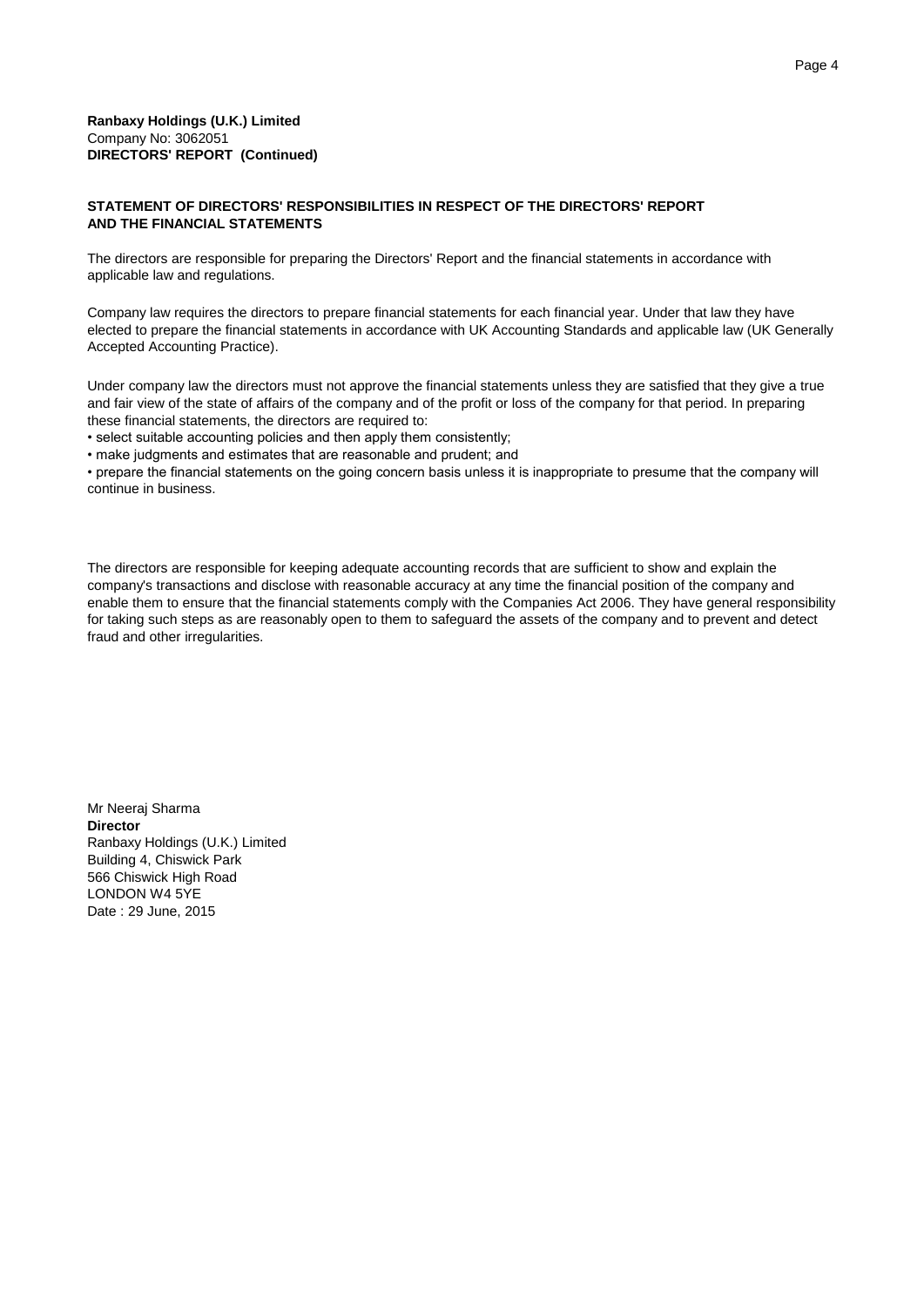# **INDEPENDENT AUDITORS' REPORT TO THE MEMBERS OF Ranbaxy Holdings (U.K.) Limited**

We have audited the financial statements of Ranbaxy Holdings (UK) Limited for the 12 months ended 31 March 2015 set out on pages 6 to 12. The financial reporting framework that has been applied in their preparation is applicable law and UK Accounting Standards (UK Generally Accepted Accounting Practice).

This report is made solely to the company's members, as a body, in accordance with Chapter 3 of Part 16 of the Companies Act 2006. Our audit work has been undertaken so that we might state to the company's members those matters we are required to state to them in an auditor's report and for no other purpose. To the fullest extent permitted by law, we do not accept or assume responsibility to anyone other than the company and the company's members, as a body, for our audit work, for this report, or for the opinions we have formed.

# **Respective Responsibilities of directors and auditors**

As explained more fully in the Directors' Responsibilities Statement set out on page 4, the directors are responsible for the preparation of the financial statements and for being satisfied that they give a true and fair view. Our responsibility is to audit, and express an opinion on, the financial statements in accordance with applicable law and International Standards on Auditing (UK and Ireland). Those standards require us to comply with the Auditing Pactices Board's (APB's) Ethical Standards for Auditors.

## **Scope of the audit of the financial statements**

A description of the scope of an audit of financial statements is provided on the Financial Reporting Council's website at www.frc.org.uk/auditscopeukprivate

# **Opinion on financial statements**

In our opinion the financial statements:

• give a true and fair view of the state of the company's affairs as at 31 March 2015 and of its profit for the year then ended;

- have been properly prepared in accordance with UK Generally Accepted Accounting Practice; and
- have been prepared in accordance with the requirements of the Companies Act 2006.

## **Opinion on other matter prescribed by the Companies Act 2006**

In our opinion the information given in the Directors' Report for the financial year for which the financial statements are prepared is consistent with the financial statements.

# **Matters on which we are required to report by exception**

We have nothing to report in respect of the following matters where the Companies Act 2006 requires us to report to you if, in our opinion:

• adequate accounting records have not been kept, or returns adequate for our audit have not been received from branches not visited by us; or

- the financial statements are not in agreement with the accounting records and returns; or
- certain disclosures of directors' remuneration specified by law are not made; or
- we have not received all the information and explanations we require for our audit.

• the directors were not entitled to take advantage of the small companies exemption from the requirement to prepare a strategic report.

# **Ian Bone (Senior Statutory Auditor) for and on behalf of KPMG LLP, Statutory Auditor**

Chartered Accountants 15 Canada Square London E14 5GL 29 June, 2015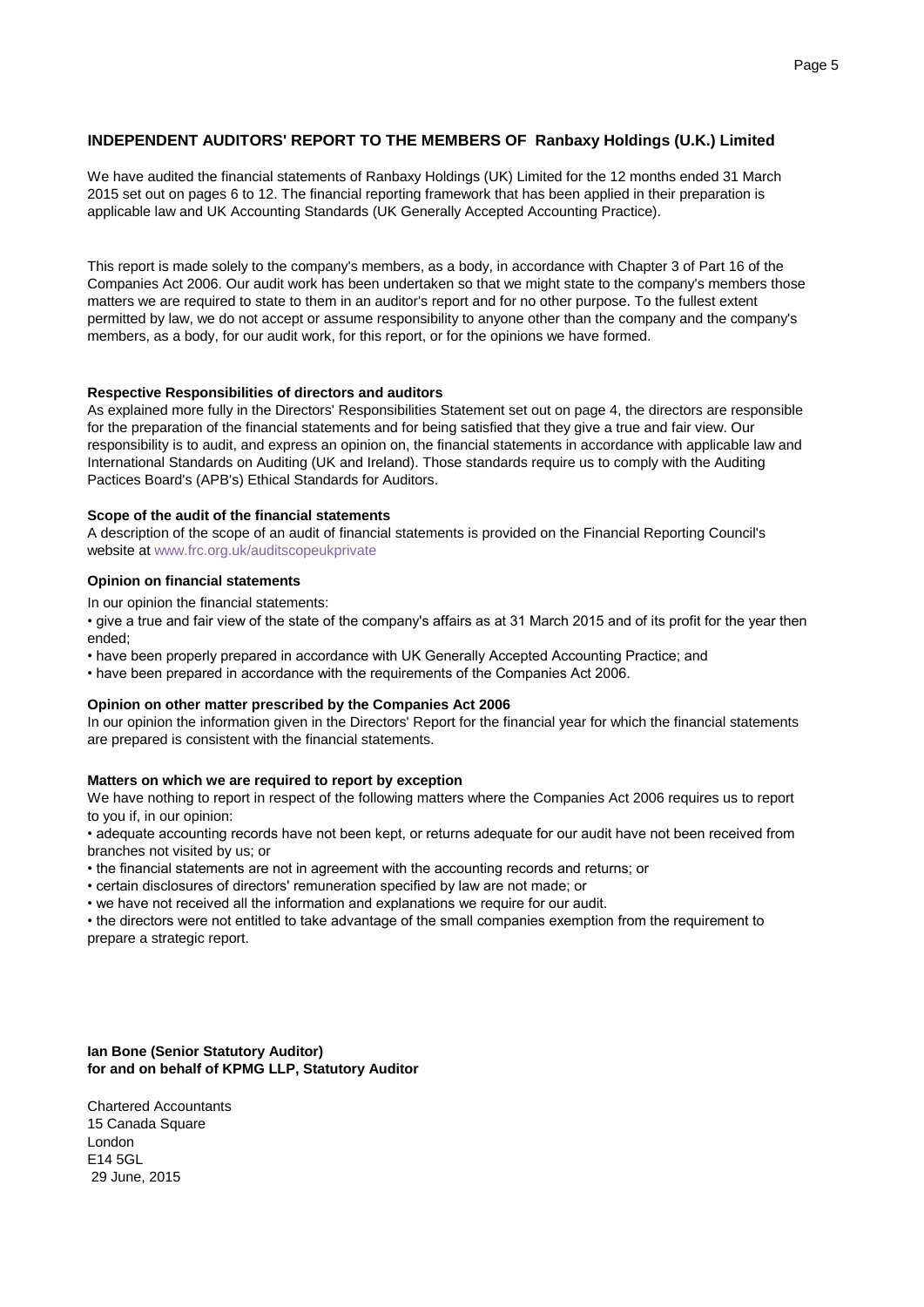| For the 12 months ended 31 March 2015                 | <b>Notes</b> | 31 March<br>2015<br>£ | 12 Months ended 15 Months ended<br>31 March<br>2014<br>£ |
|-------------------------------------------------------|--------------|-----------------------|----------------------------------------------------------|
| Net Operating Expenses - continuing activities        |              | 2,136                 | 14,070                                                   |
| Profit on ordinary activities before taxation         | 2            | 2.136                 | 14,070                                                   |
| Tax on Profit on ordinary activities                  | 3            | (462)                 | (827)                                                    |
| Retained Profit on ordinary activities after taxation |              | 1.674                 | 13.243                                                   |

There were no recognised gains or losses other than the profit for the financial year.

The notes on pages 8 to 12 form an integral part of these accounts.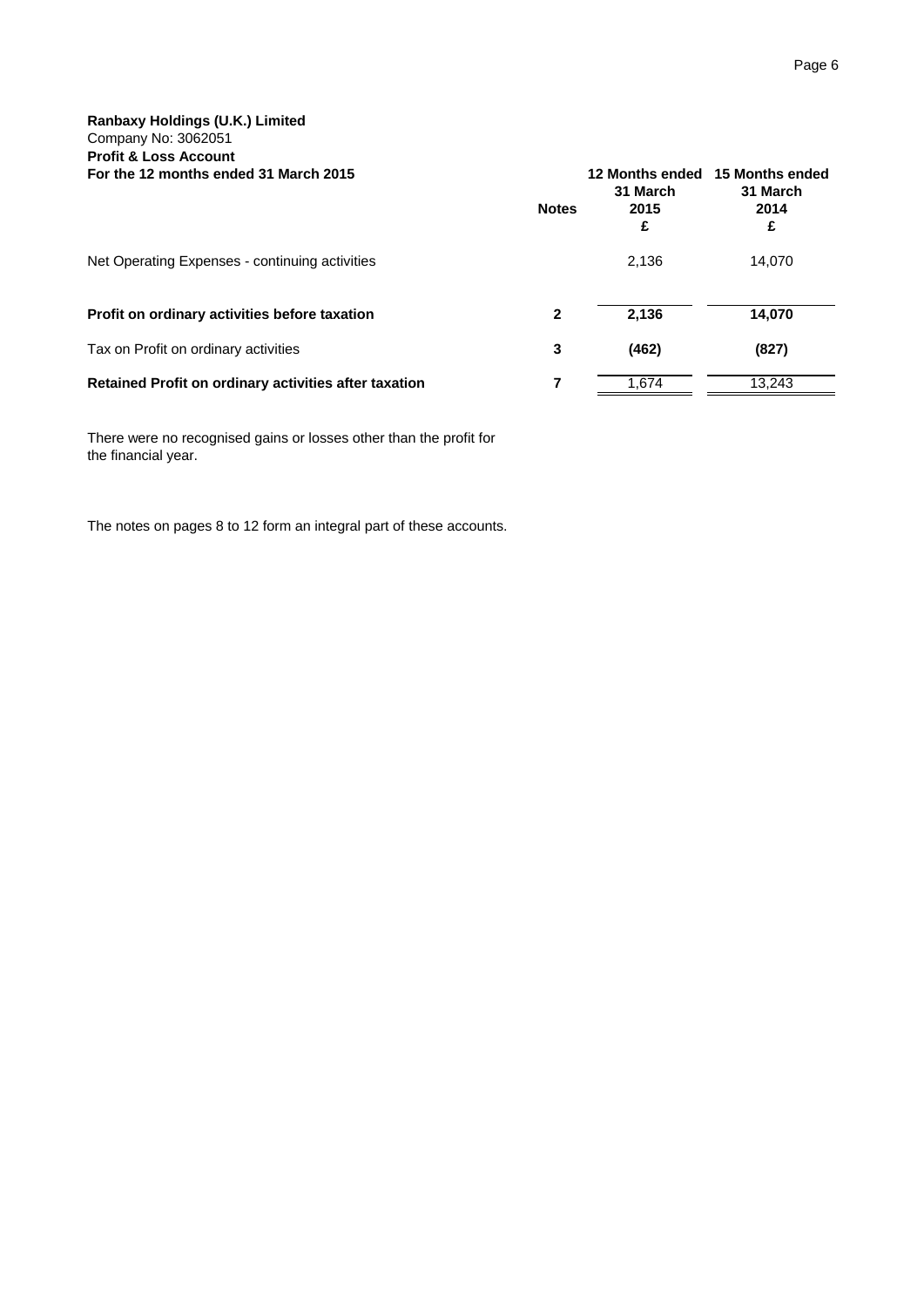**Ranbaxy Holdings (U.K.) Limited** Company No: 3062051 **BALANCE SHEET**

|                                                       |              | As at<br>31.03.2015 | As at<br>31.03.2014 |
|-------------------------------------------------------|--------------|---------------------|---------------------|
| <b>FIXED ASSETS</b>                                   | <b>Notes</b> | £                   | £                   |
| Investments                                           | 4            | 32,010,922          | 32,010,922          |
| <b>CURRENT ASSETS</b><br>Cash at bank                 |              | 27,297              | 25,797              |
| <b>CREDITORS: amounts falling due within one year</b> | 5            | (78, 275)           | (78, 449)           |
| <b>NET CURRENT LIABILITIES</b>                        |              | (50, 978)           | (52, 652)           |
| TOTAL ASSETS LESS CURRENT LIABILITIES                 |              | 31,959,944          | 31,958,270          |
| <b>NET ASSETS</b>                                     |              | 31,959,944          | 31,958,270          |
| <b>CAPITAL &amp; RESERVES</b>                         |              |                     |                     |
| Share capital                                         | 6            | 30,556,201          | 30,556,201          |
| Profit & Loss Account                                 | 7            | 1,403,743           | 1,402,069           |
| <b>EQUITY SHAREHOLDERS' FUNDS</b>                     | 7            | 31,959,944          | 31,958,270          |

The accounts on Pages 6 to 12 were approved by the board on 29 June, 2015

…………………………………………………

Mr Neeraj Sharma **Director**

The notes on pages 8 to 12 form an integral part of these accounts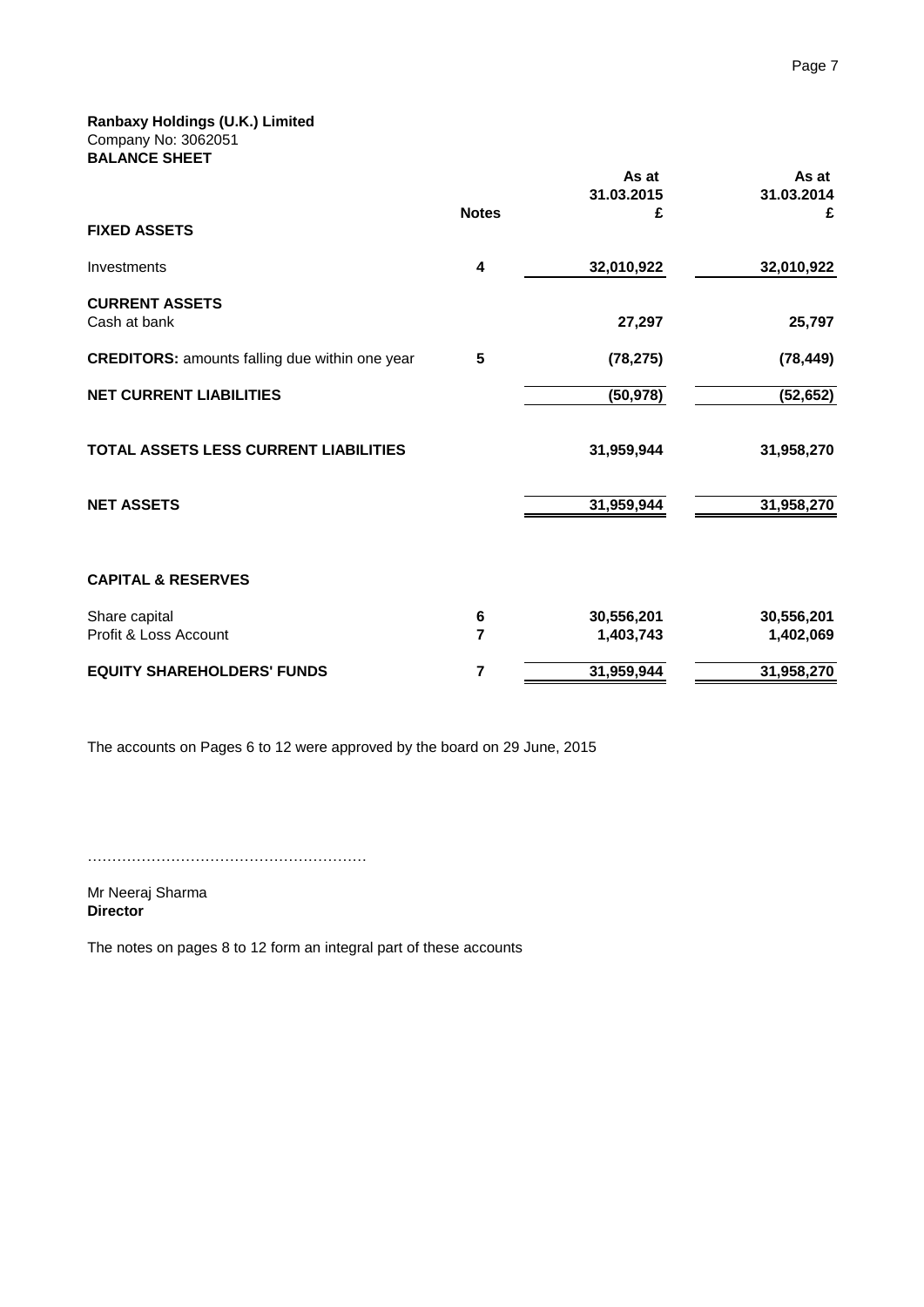#### **1 ACCOUNTING POLICIES**

#### *Accounting convention*

The accounts have been prepared under the historical cost convention in accordance with applicable accounting standards in the United Kingdom and on a going concern basis. The principal accounting policies of the company have remained unchanged from the previous year. A summary of the more important accounting policies is set out below.

### *Going Concern*

The directors have reviewed the financial position of the company and note that at 31 March 2015 it has insufficient current assets to cover its liabilities. As a holding company with no independent source of income, it is therefore dependent on the wider Ranbaxy group for funding. On the basis of their assessment of the company's financial position and of the enquiries made of the directors of the immediate and intermediate parent companies, the company's directors have a reasonable expectation that the company will be able to continue in operational existence for the foreseeable future. Thus they continue to adopt the going concern basis of accounting in preparing the annual financial statements.

#### *Foreign currencies*

Transactions in foreign currencies are recorded at the rate ruling at the date of the transaction. Monetary assets and liabilities denominated in foreign currencies are retranslated at the rate of exchange ruling at the balance sheet date. All differences are taken to the profit and loss account with the exception of differences on foreign currency borrowings, to the extent that they are used to finance or provide a hedge against foreign equity investments, which are taken directly to reserves together with the exchange difference on the carrying amount of the related investments.

#### *Investments*

Investments are shown at historic cost. The directors are of the opinion that the holding value does not exceed open market valuation.

#### *Cash Flow Statement*

Under FRS 1, the company is exempt from the requirement to prepare a cash flow statement on the grounds that a parent undertaking includes the company in its own published consolidated financial statements

#### *Consolidation*

The company is exempt by virtue of Section 401 of the Companies Act 2006 from the requirement to prepare group financial statements. These financial statements present information about the company as an individual undertaking and not about its group.

#### *Deferred Taxation*

Deferred tax is recognised on all timing differences where the transactions or events that give the company an obligation to pay more tax in the future, or to pay less tax in the future, have occurred by the balance sheet date. Deferred tax assets are recognised when it is more likely than not that they will be recovered. Deferred tax is measured using rates of tax that have been enacted or substantively enacted by the balance sheet date.

### **2 PROFIT ON ORDINARY ACTIVITIES BEFORE TAXATION HAS BEEN STATED AFTER CHARGING/(CREDITING):**

|                                                              | 12 months<br>ended<br>31-Mar<br>2015<br>£ | 15<br>months<br>ended<br>31-Mar<br>2014<br>£ |
|--------------------------------------------------------------|-------------------------------------------|----------------------------------------------|
| Auditors remuneration                                        |                                           |                                              |
| Amounts receivable by the auditors (KPMG LLP) in respect of: |                                           |                                              |
| Audit of these financial statements                          | 4.000                                     | 4.000                                        |

The company had no employees during the year and consequently there were no employment costs.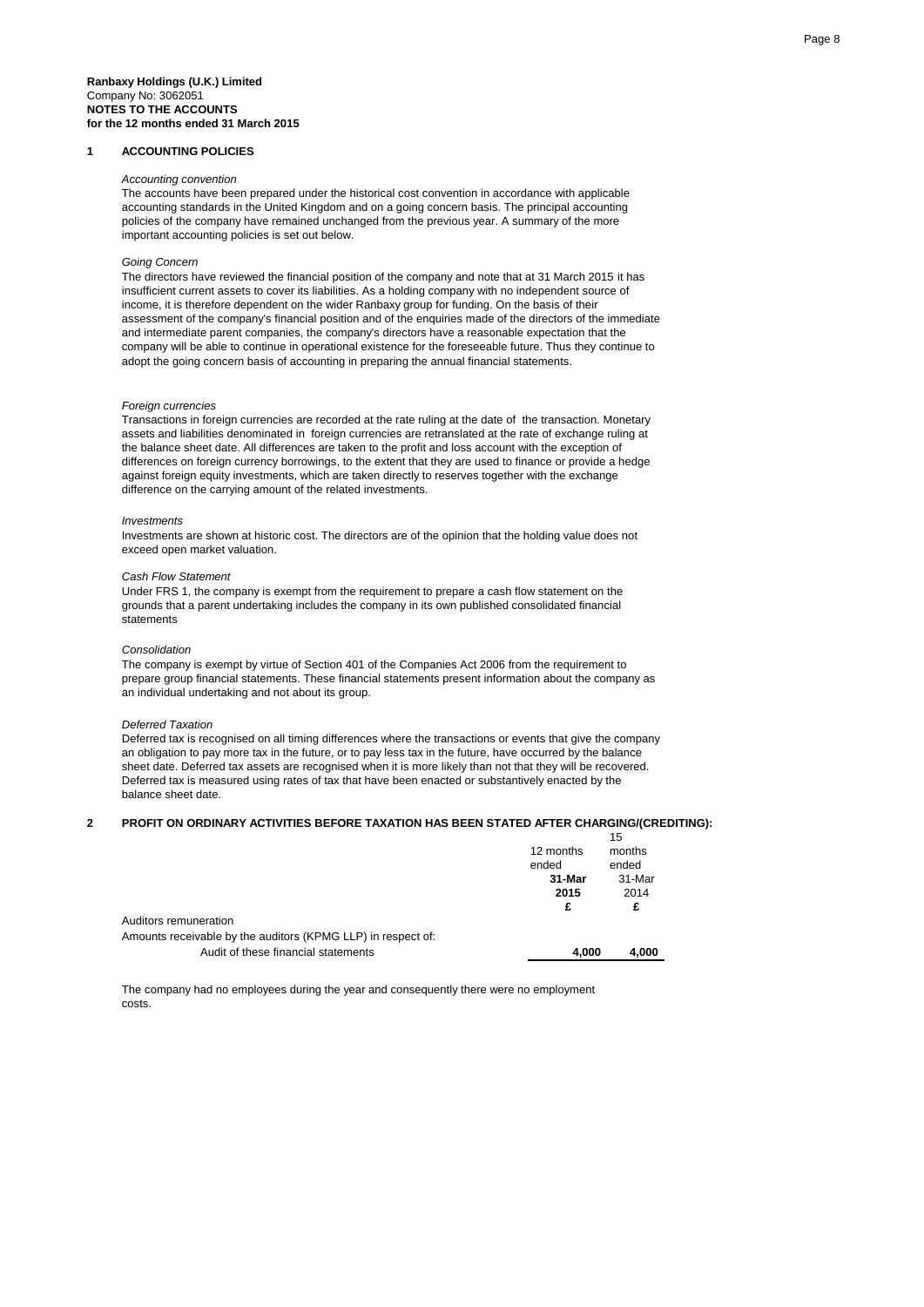#### **Ranbaxy Holdings (U.K.) Limited** Company No: 3062051 **NOTES TO THE ACCOUNTS for the 12 months ended 31 March 2015 (continued)**

| TAX ON LOSS ON ORDINARY ACTIVITIES        | <b>12 Months</b><br>ended 31 March<br>2015 | 15 months<br>ended 31 March<br>2014 |
|-------------------------------------------|--------------------------------------------|-------------------------------------|
| The corporation tax comprises:-           | £                                          |                                     |
| UK corporation tax at 20% (2014 - 23.25%) | 462                                        | 827                                 |

Factors affecting the tax charge for the period

The tax assessed for the period is higher than the standard rate of corporation tax in the United Kingdom at 20% (2014: 23.25%). The difference is explained as follows:

| Profit/(Loss) on ordinary activities before taxation                                                                                                     | 2,136                               | 14,070           |
|----------------------------------------------------------------------------------------------------------------------------------------------------------|-------------------------------------|------------------|
| Profit/(Loss) on ordinary activities multiplied by the<br>standard rate of corporation tax in the United Kingdom<br>at 20% (2014: 23.25%).<br>Effect of: | 427                                 | 3,264            |
| Tax losses arising/(utilised) in year<br>Small profits relief<br>Adjustment to tax charge in respect of previous periods                                 | $\overline{\phantom{0}}$<br>۰<br>35 | (2, 354)<br>(83) |
| Current tax charge for the period                                                                                                                        | 462                                 | 827              |

#### **Factors affecting future tax charges**

The rate of UK corporation tax that was substantively enacted at the balance sheet date was 21% which is applicable from 1st April 2014. It is expected that the corporation tax rate will reduce to 20% by 1st April 2015. There are no other factors that may significantly affect future tax charges

| 4 | <b>INVESTMENTS</b>                                                | 12 Months<br>ended 31 March | 15 Months<br>ended 31 March |
|---|-------------------------------------------------------------------|-----------------------------|-----------------------------|
|   | Shares at Cost in group undertakings - subsidiaries<br>At 1 April | 2015<br>£<br>32.010.922     | 2014<br>£<br>31,978,643     |
|   | <b>Addition</b>                                                   | -                           | 32.279                      |
|   | Net book amount at 31 March                                       | 32,010,922                  | 32,010,922                  |

The company owns:

100% (13,000,000 shares) of the ordinary share capital of Ranbaxy Inc., a company incorporated and operating as a distributor of Pharmaceuticals in the United States of America.

100% (10,000 shares) of the ordinary share capital of Ranbaxy Europe Limited, a company incorporated and operating as a management service provider in England.

0.02% (2 shares) of the ordinary share capital of Ranbaxy (Poland) Sp.zo.o., a company incorporated and operating as a management service provider in Poland.

0.1% (50 shares) of the ordinary share capital of Ranbaxy Egypt Limited, a company incorporated and operating as a distributor of Pharmaceuticals in Egypt.

1% (30 shares) of the ordinary share capital of ZAO Ranbaxy, a company incorporated and operating as a distributor of Pharmaceuticals in Russia.

1% (113 shares) of the ordinary share capital of Ranbaxy Belgium, a company incorporated and operating as a distributor of Pharmaceuticals in Belgium.

1% of the ordinary share capital of Ranbaxy Ukraine LLC, a company incorporated and operating as a distributor of Pharmaceuticals in Ukraine.

The aggregate capital and reserves of Ranbaxy Inc. and subsidiaries as at 31st March 2015 were \$452,758,746 (2014: \$ 381,638,781). During the 12 months to 31st March 2015 Ranbaxy Inc. made a retained profit of \$70,218,056 (15 months period to 31 March 2014: \$ 33,951,629)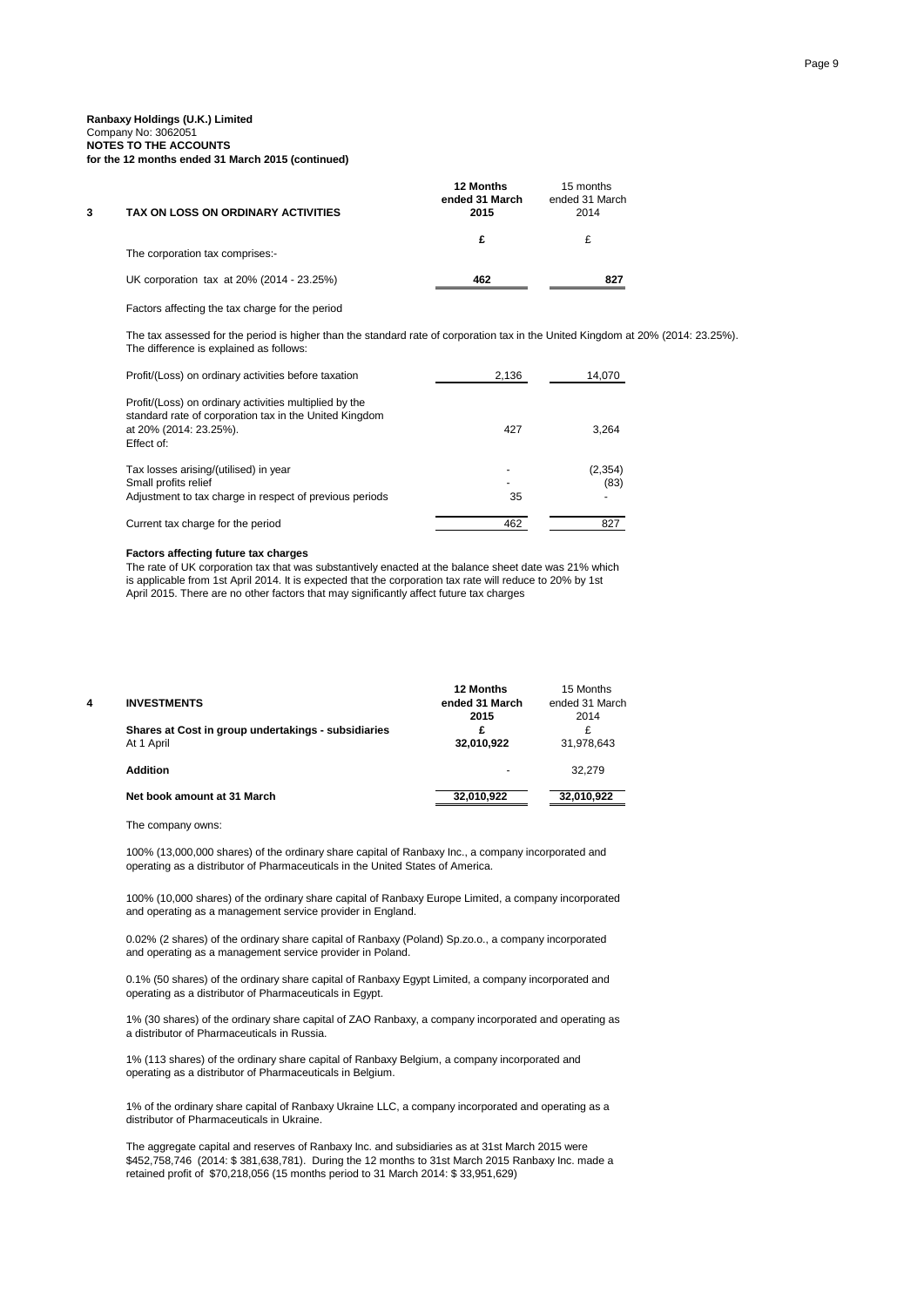### **4 INVESTMENTS (Continued)**

Undertakings in which the company through its subsidiary undertaking, Ranbaxy Inc. has an investment representing not less than 20% of the voting rights are as follows :

| Name of Company              | <b>Country of</b><br>incorporation<br>and operation | <b>Proportion</b><br>held | <b>Holding</b>  |  |
|------------------------------|-----------------------------------------------------|---------------------------|-----------------|--|
| Ranbaxy Pharmaceuticals Inc. | <b>USA</b>                                          | 100%                      | Ordinary shares |  |
| Ranbaxy USA, Inc.            | <b>USA</b>                                          | 100%                      | Ordinary shares |  |
| Ohm Labs Inc                 | <b>USA</b>                                          | 100%                      | Ordinary shares |  |
| Ranbaxy Laboratories, Inc.   | <b>USA</b>                                          | 100%                      | Ordinary shares |  |
| Ranbaxy Signature LLC        | <b>USA</b>                                          | 67.50%                    | Ordinary shares |  |

The above USA companies are engaged in the manufacture and distribution of pharmaceuticals.

The consolidated net assets of Ranbaxy Inc. at 31 March 2015 when translated at the closing exchange rate amount to £ 305,978,027 (2014: £ 229,460,547) produced a surplus compared to the investment holding value in Ranbaxy Holdings (UK) Ltd of £ 274,019,004 (2014:£ 197,501,524).

The aggregate capital and reserves of Ranbaxy Europe Limited as at 31st March 2015 was £ 1,672,311 (2014 - £ 1,481,279). Ranbaxy Europe Limited generated a profit for the year ended 31st March 2015 of £ 191,032 (2014 - £232,153).

| 5 | <b>CREDITORS:</b> amounts falling due within one year | 12 months<br>ended on 31 March<br>2015 | 15 months<br>ended on 31 March<br>2014 |
|---|-------------------------------------------------------|----------------------------------------|----------------------------------------|
|   |                                                       | £                                      | £                                      |
|   | Due to group undertaking<br>Accruals                  | 72,913<br>4.900                        | 67,321<br>10.301                       |
|   | Social Security Costs & Other Taxes                   | 462<br>78,275                          | 827<br>78.449                          |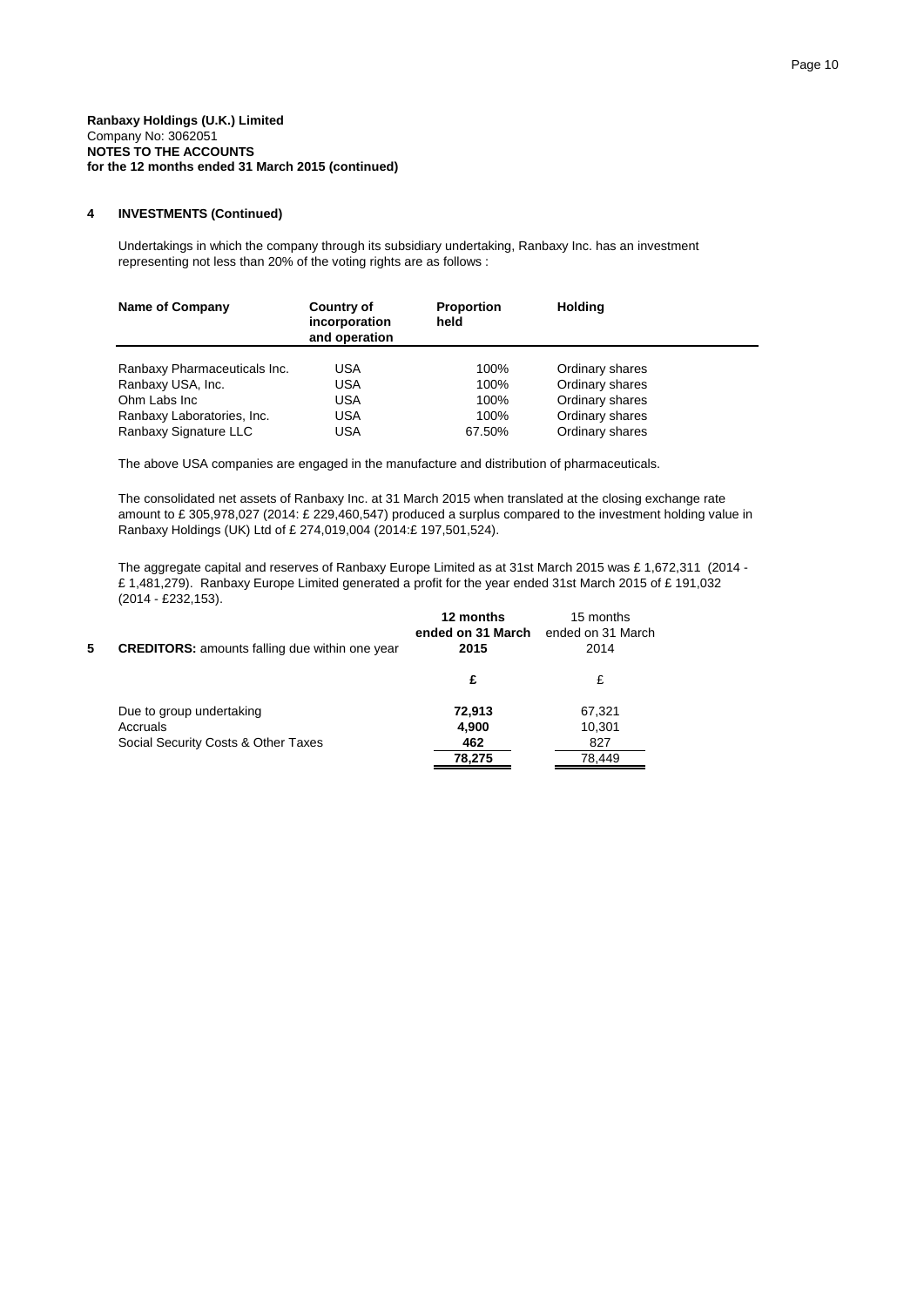| 6 | <b>SHARE CAPITAL</b>                                                            | 12 Months<br>ended 31st March<br>2015 | <b>15 Months</b><br>ended 31st March<br>2014 |
|---|---------------------------------------------------------------------------------|---------------------------------------|----------------------------------------------|
|   | (a) Authorised at the beginning and end of year                                 | £                                     | £                                            |
|   | 50,000,000 Ordinary shares of £1 each                                           | 50,000,000                            | 50,000,000                                   |
|   |                                                                                 | £                                     | £                                            |
|   | (b) Allotted, called up and fully paid<br>30,556,201 Ordinary shares of £1 each | 30,556,201                            | 30,556,201                                   |

# **7 RECONCILIATION OF MOVEMENT IN EQUITY SHAREHOLDERS' FUNDS**

|                                         | Called up<br>share capital | <b>Profit and</b><br>loss account | <b>Total equity</b><br>shareholders'<br>funds |
|-----------------------------------------|----------------------------|-----------------------------------|-----------------------------------------------|
|                                         | £                          | £                                 | £                                             |
| Balance at 31 December 2012             | 30,556,201                 | 1.388.826                         | 31,945,027                                    |
| Retained Profit for the 15 mnths period |                            | 13.243                            | 13.243                                        |
| Balance at 31 March 2014                | 30,556,201                 | 1,402,069                         | 31,958,270                                    |
| Retained profit for the year            |                            | 1.674                             | 1,674                                         |
| Balance at 31 March 2015                | 30,556,201                 | 1,403,743                         | 31,959,944                                    |